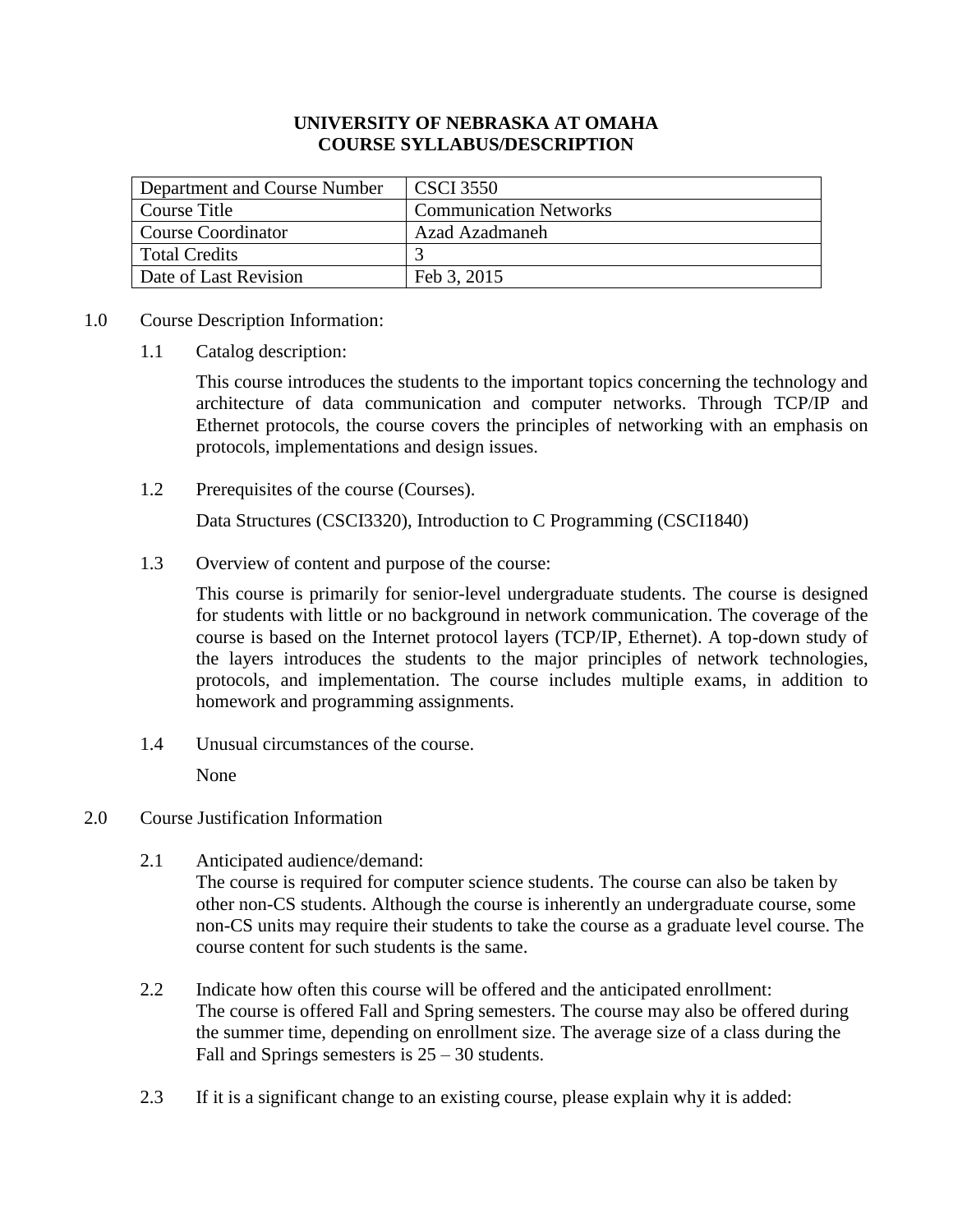N/A

- 3.0 List of performance objectives stated in learning outcomes in a student's perspective:
	- 3.1 Students will learn about traditional and modern network technologies.
	- 3.2 Students will learn about details of common network protocols.
	- 3.3 Students will have a better understanding Internet implementation.
	- 3.4 Students will have the basic ability to write application programs.
	- 3.5 Students will learn how to compare different network protocols.
	- 3.6 Students will have the ability to configure and debug their computers in case of network difficulties.
	- 3.7 Students will be able to work-out and explain the important networking performance parameters.
	- 3.8 Students will have a good understanding of various addressing types and the reasons behind them.
	- 3.9 The students will have the ability to clearly distinguish between TCP/IP vs. Ethernet; and when they are applied.
	- 3.10 The students will have the basic understanding of how the impaired communicated messages get corrected.
	- 3.11 The amount of knowledge on TCP/IP, Ethernet is overwhelming. Through discussions, homework, and programming assignments, the students will have a good understanding on how the major components of the entire protocol suite fit together.
	- 3.12 The students will have the basic understanding of various protocols in each layer.
	- 3.13 The students will have a better appreciation for the unique characteristics of wireless communication in comparison to wired technologies.
- 4.0 Content and Organization Information
	- 4.1 List the major topics central to this course:
		- 4.1.1 Introduction (4 hours)
			- Internet and its history
			- Concept of switching
			- Protocol Layering (TCP/IP, OSI)
			- Types of addresses (Name, Port, IP, Hardware)
		- 4.1.2 Application Layer (5 hours)
			- Purpose of application layer
			- Application layer paradigms (Client/server, P2P)
			- Client/server applications
			- Some standard client/server applications (HTTP, FTP, Email, SSH, DNS)
			- P2P applications
			- Some P2P applications (Skype, BitTorrent, Ad Hoc)
			- Socket interface programming (UDP, TCP)

4.1.3 Transport Layer (10 hours)

- Purpose of transport layer
- User datagram protocol (UDP)
- Principles of reliable data transfer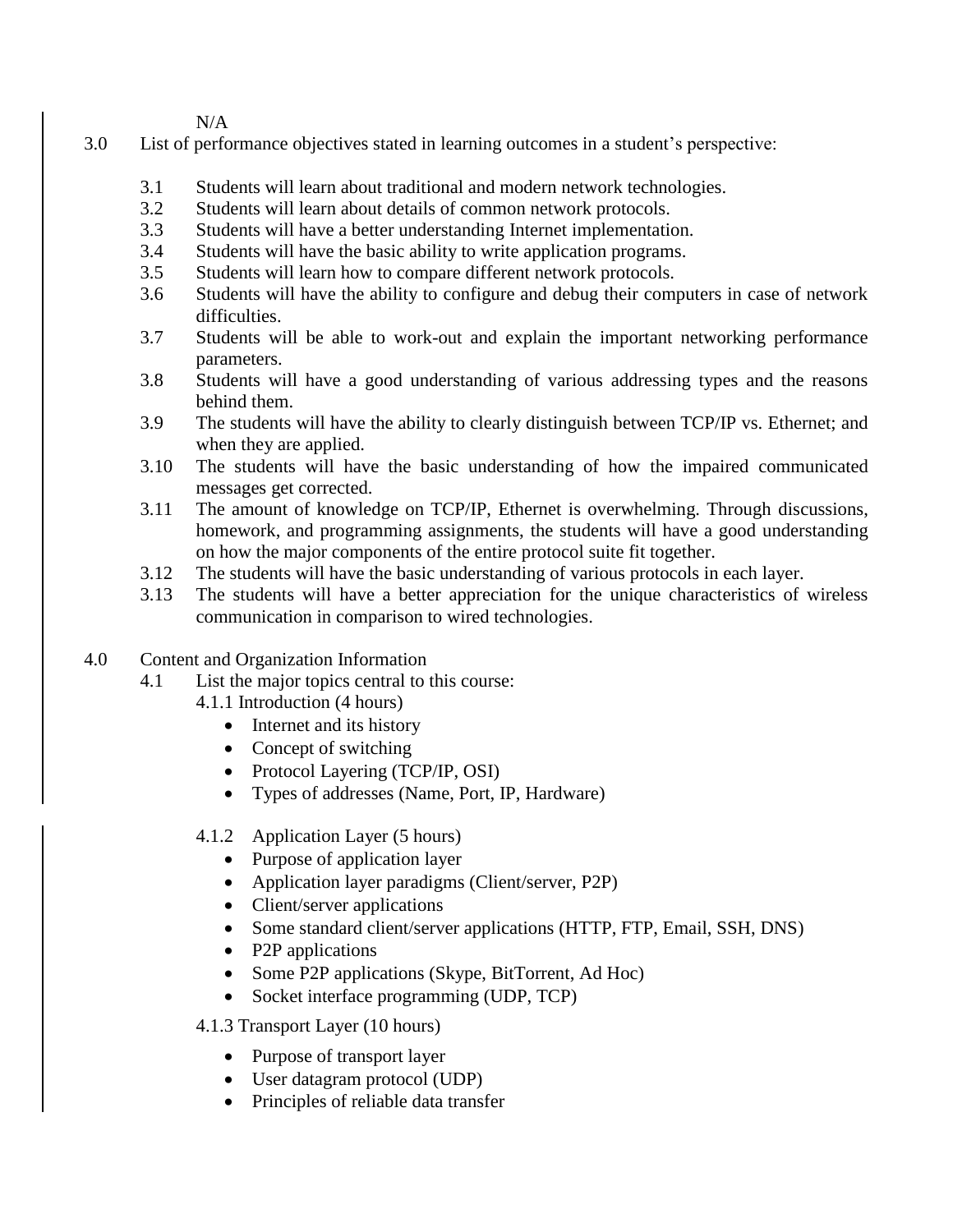- Transmission control protocol (TCP)
- Congestion control
- Flow control (stop-and-wait, Selective repeat, Go-back-N)
- 4.1.4 Network Layer (10 hours)
	- Network layer services and routing principles
	- Packet switching
	- Structure of routers
	- IPv4 datagram format and addressing
	- IPv6 datagram format and addressing
	- Routing (unicast, multicasting)
	- Internet control message protocol (ICMP)
	- Dynamic host configuration protocol (DHCP)
	- Network address translation (NAT)
- 4.1.5 Data-link Layer (12 hours)
	- Data-link sublayers & services
	- Framing
	- Error detection/correction (Parity, Checksum, CRC, Hamming)
	- Multiple access protocols (Random, Controlled, Channelization)
	- $\bullet$  IEEE Project 802 (Wired & Wireless)
	- Interconnecting devices (Hubs, Bridges, Switches, Routers, Gateways)
	- Data link control protocols (HDLC, PPP)
	- WiFi, Bluetooth, WiMAX
	- Ethernet (Principle, addressing, technologies)
	- Cellular technologies

4.1.6 Physical layer (4 hours)

- Digital/analog
- Transmission media
- Transmission impairment
- Data rate/bandwidth
- Analog to digital conversion
- Digital to analog transmission
- Multiplexing (FDM, DTM, WDM)
- 5 Teaching Methodology Information:
	- 5.1 Methods to be used.

The course will be presented primarily in lecture form. A top-down approach is presented for the coverage of the Internet layers, which begin by introducing the highest layer, to make it easier for students to understand how the major network components work together before discussing the layers in more detail. Students are expected to participate in discussions of the various topics as they are studied.

5.2 Student role: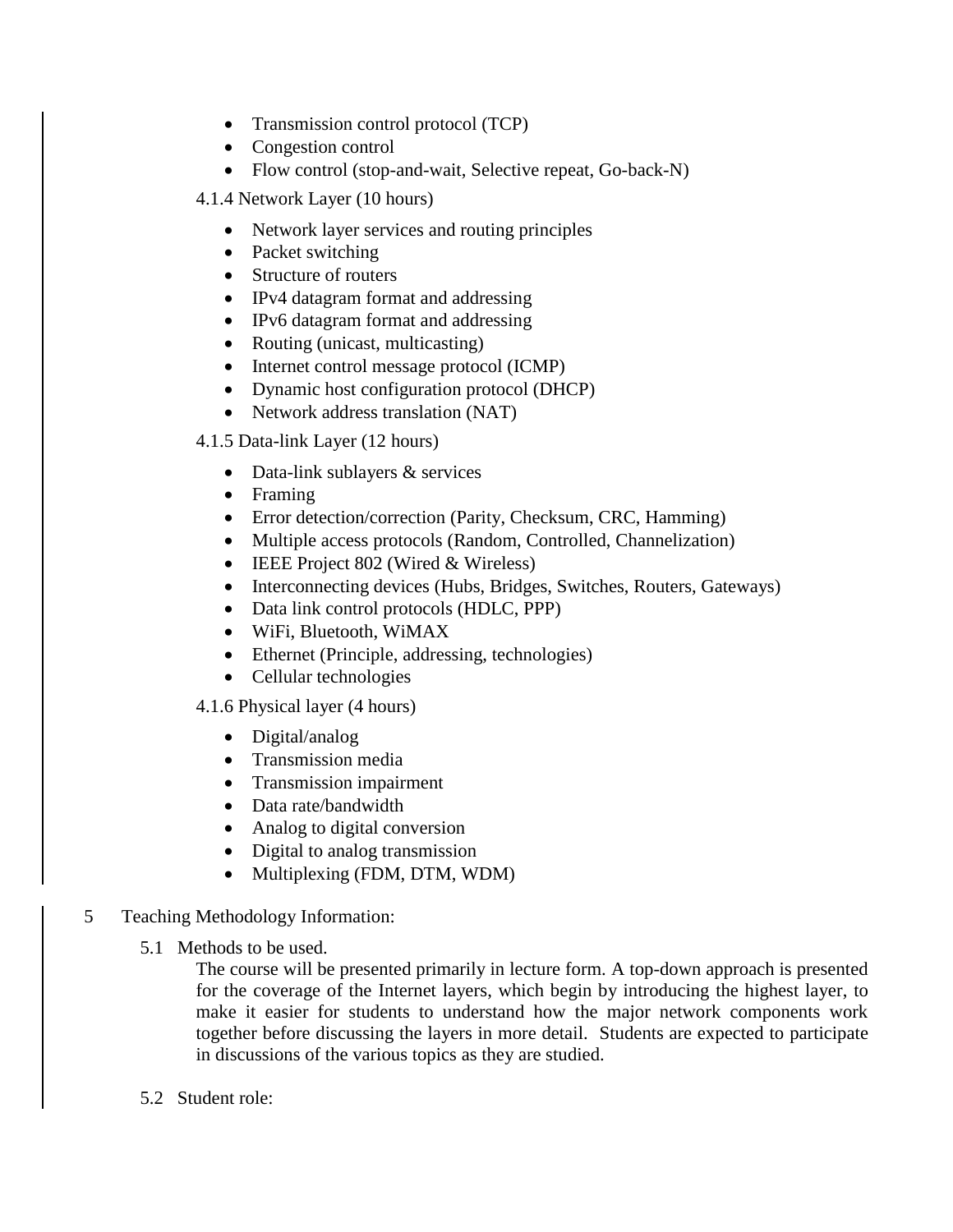The students are often reminded to participate in discussion and encouraged to ask questions. The students are continuously reminded not to miss classes or assignments, as their impacts will be highly noticeable toward the end of the semester. They are also involved through exams, homework, and programming assignments.

- 6.0 Evaluation Information:
	- 6.1 Describe the typical types of student projects that will be the basis for evaluating student performance.
		- Students will be evaluated based on homework and programming assignments, and exams. There will be around 10 homework and programming assignments. There are three exams for the course; approximately one exam every five weeks.
	- 6.2 Describe the typical basis for determining the final grade (e.g. weighting of various student projects):
		- Three exams will be given during the course:

| 25% | Exam 1                             |
|-----|------------------------------------|
| 25% | Exam 2                             |
| 25% | Exam 3                             |
| 25% | Homework & Programming assignments |

Tentatively, exams are scheduled every 5 weeks.

6.3 Grading type:

 $90 \le A - 92 \le A < 97 \le A + 100$  $80 \leq B - 82 \leq B \leq 86 \leq B + 89$  $70 \leq C < 72 \leq C < 76 \leq C + \leq 79$  $60 \le D < 62 \le D < 66 \le D + \le 69$  $F < 59$ 

## 7.0 Resource Material Information

7.1 Textbooks and/or other required readings used in course.

B.A. Forouzan, F. Mosharraf, *Computer Networks: A Top-Down Approach,* MCGraw Hill, 2012.

- 7.2 Other suggested reading materials, if any.
	- 7.2.1 Andrew S. Tanenbaum, *Computer Networks* (*5 th Edition*), Prentice Hall, 2010.
	- 7.2.2 J. F. Kurose and K. W. Ross, *Computer Networking: A Top-Down Approach* (6th edition), Pearson, 1013.
- 7.3 Current bibliography and other resources:
	- 7.3.1 The author of the text book contains numerous resources for students such as links, exams, practice tests, simulations, etc: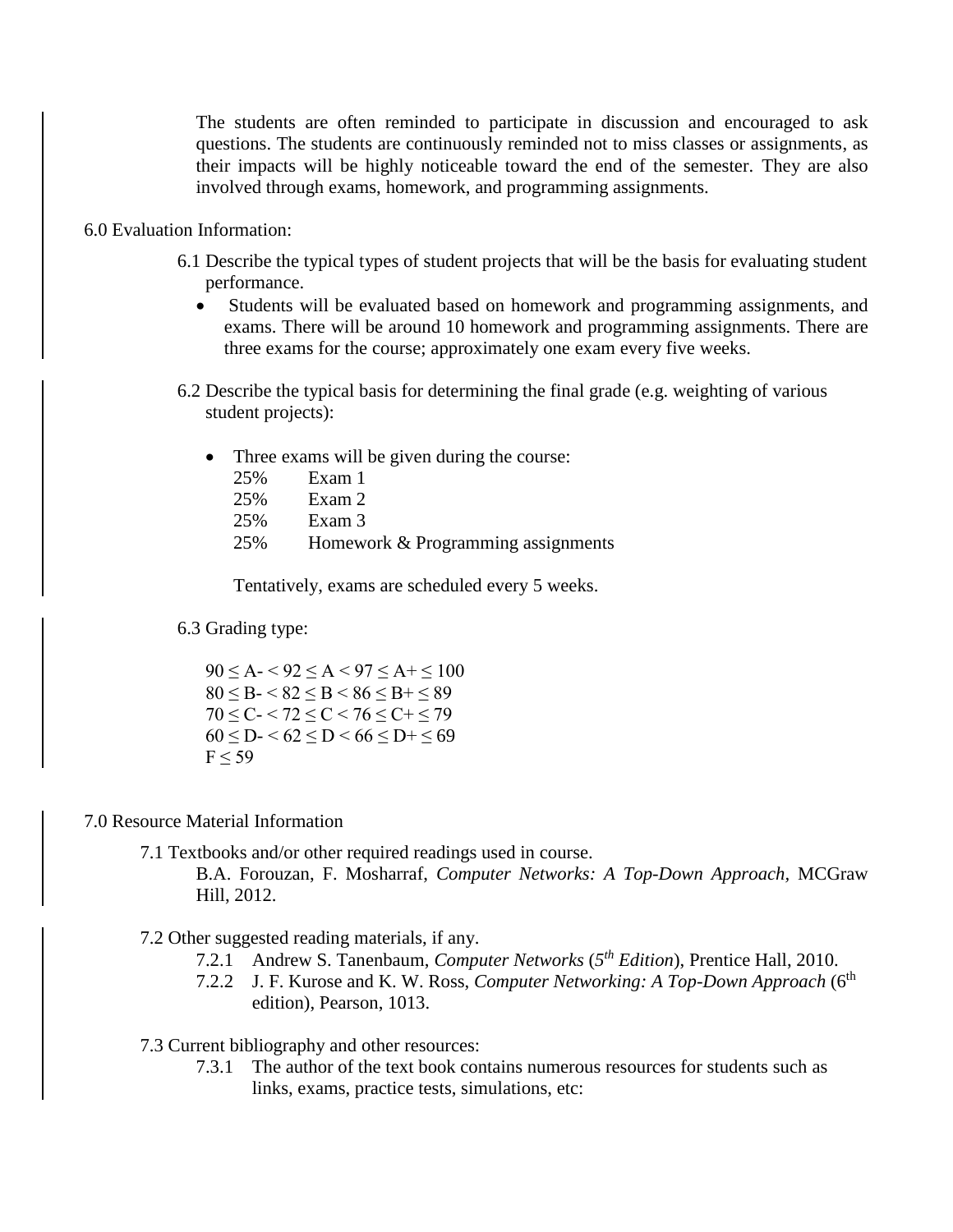http://highered.mheducation.com/sites/0073523267/information\_center\_view0/in dex.html

## 8.0 Other Information:

8.1 Accommodations statement:

Empty

8.2 Other:

Empty

8.3 Author(s):

Azad Azadmanesh, Computer Science Department

9.0 Computer Science Accreditation Board (CSAB) Category Content (class time in hours):

| <b>CSAB</b> Category                   | Core | Advanced |
|----------------------------------------|------|----------|
| Data structures                        |      |          |
| Computer organization and architecture |      |          |
| Algorithms and software design         |      |          |
| Concepts of programming languages      |      |          |

10.0 Oral and Written Communications:

Every student is required to submit at least  $\_\_0$  written reports (not including exams, tests, quizzes, or commented programs) to typically  $\_0$  pages and to make  $\_0$  oral presentations of typically  $\qquad_0$  minutes duration. Include only material that is graded for grammar, spelling, style, and so forth, as well as for technical content, completeness, and accuracy.

11.0 Social and Ethical Issues:

No coverage

12.0 Theoretical content

|                                                  | Contact hours |
|--------------------------------------------------|---------------|
| Protocol layers and their service models         | 1.0           |
| Principles of application layer protocols        | 1.0           |
| Principles of reliable data transfer             | 3.0           |
| Principle of flow control and congestion control | 2.0           |
| Routing principles                               | 2.0           |
| Principle of digital/analog communication        | 1.0           |
| Multiple access protocol                         | 3.0           |
| Error detection/correction                       | 3 O           |
|                                                  |               |